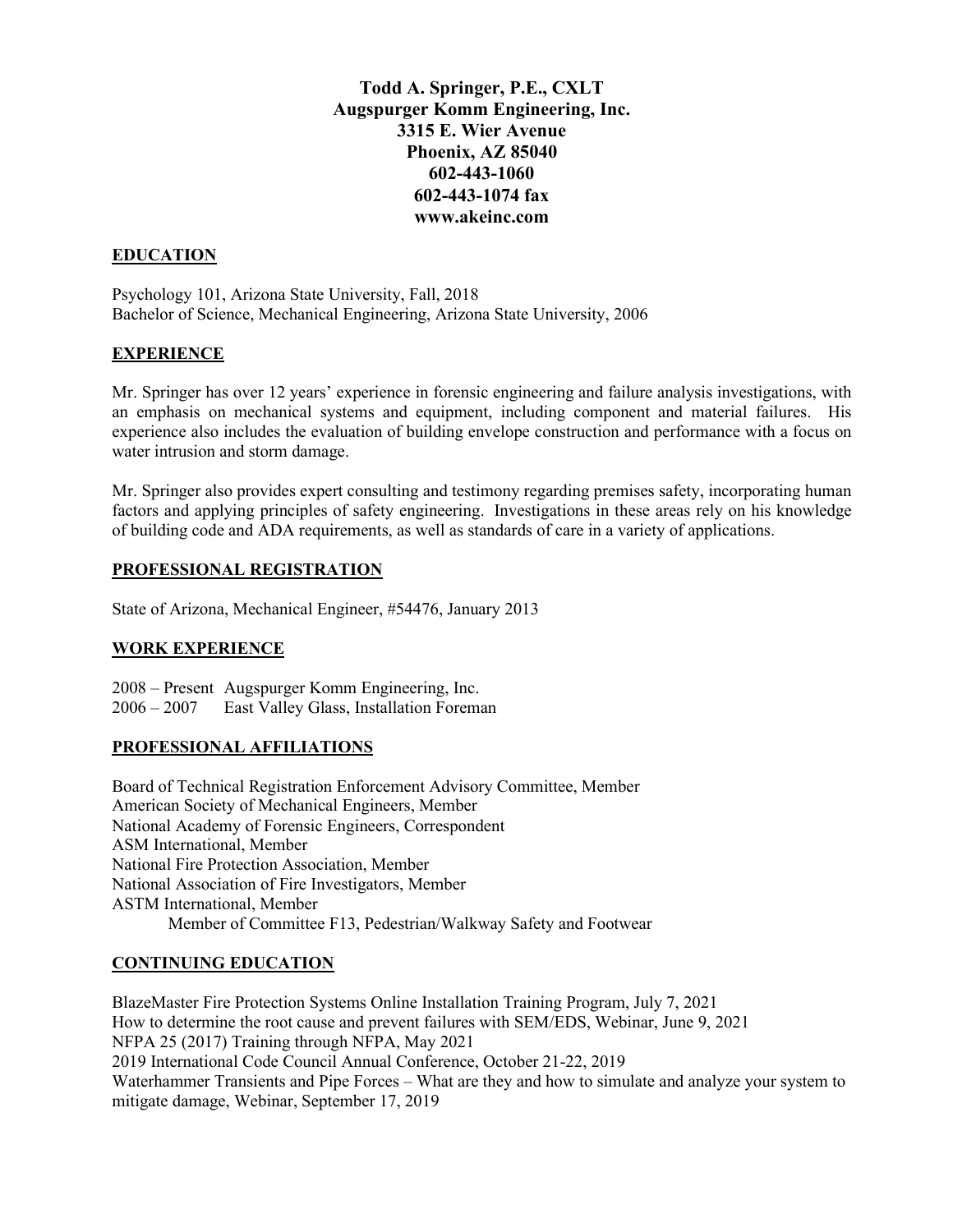Todd A. Springer, P.E. Senior Consulting Engineer Page 2 of 3

# **CONTINUING EDUCATION – Continued**

Excel Tribometers, LLC, CXLT Certification Program, San Diego, CA, June 26, 2018 Philadelphia, PA, May 5, 2015 University College of Syracuse University, Americans with Disabilities, ADA Basics – Public, December 5, 2017 International Association of Arson Investigators, Inc. Fire/Arson Investigation I Seminar; Mesa, AZ, Sept 23-27, 2013 Fire/Arson Investigation II Seminar; Prescott, AZ, April 13-17, 2015 Fire/Arson Investigation III Seminar, Flagstaff, AZ, October11-16, 2015 Fire/Arson Investigation IV Seminar, Mesa, AZ, April 11-15, 2016 Commercial Kitchen Fires Course, Phoenix, AZ, December 7-8, 2016 921 Update Class – 2014 Edition, May 15, 2014 2013 Fuel Gas Fire Seminar, March 18, 2013 Fire Findings Seminar, "Investigation of Gas and Electric Appliance Fires," Benton Harbor, MI, April 16-19, 2013 National Association of Subrogation Professionals (NASP), Residential Electrical Fires Online, July 16, 2013 NFPA Seminar "Fire and Explosion Investigations," Ft. Lauderdale, FL, June 20-21, 2011 Liability Issues for Expert Witnesses (TASA) Online, August 6, 2013 Strategic Considerations Regarding Expert Reports-Practical Considerations and New Rule 26 Amendments, Web Seminar, NASP, February 29, 2012 Why Plastics Fail Web Seminar, NASP, January 24, 2012 ASM International "Metallurgy for the Non-Metallurgist Conference," Novelty, OH, January 11-15, 2010 ARC-CSI 8th Annual Crash Conference, Las Vegas, NV, June 1-4, 2009 The TASA Group Presents: "The Life of a Lawsuit," Web Seminar, April 21, 2009 Solid Works Essentials, Digital Dimensions, Phoenix, AZ, February 2-6, 2009 Forensic Photography Techniques, Michael Wilson, Phoenix, AZ, December 18, 2008 Machine Guarding, National Safety Council, September 22, 2008

# **PUBLICATIONS**

Springer, Todd A. (2015) Forensic Evaluations of Built-up Roofing Storm Damage Claims and the Appraisal Process. *Journal of the National Academy of Forensic Engineers, 32*(2), 33-40

Eric A. Beebe, E.I.T., Kevin W. Hollander, Ph.D., David S. Komm, P.E., and Todd A. Springer, E.I.T., "Non-Destructive Testing Methods for Examination of Failed Plastic Parts," ASME Early Technical Conference, Arlington, TX, April 2009

# **PRESENTATIONS**

*Expert Testing in Litigation,* State Bar of Arizona, Southern Region, June 23, 2017 *Forensic Evaluations of Storm Damage Claims and the Appraisal Process.* National Academy of Forensic Engineers, Summer Meeting, Seattle, WA, July 17-19, 2015 *Life Skills and Career Opportunities.* Behavioral Intervention Class, Connolly Middle School, Tempe, AZ, May 19, 2014 *It Needs to be Repaired, but is it Storm Damage?* Arizona Insurance Claims Association, May 15, 2014